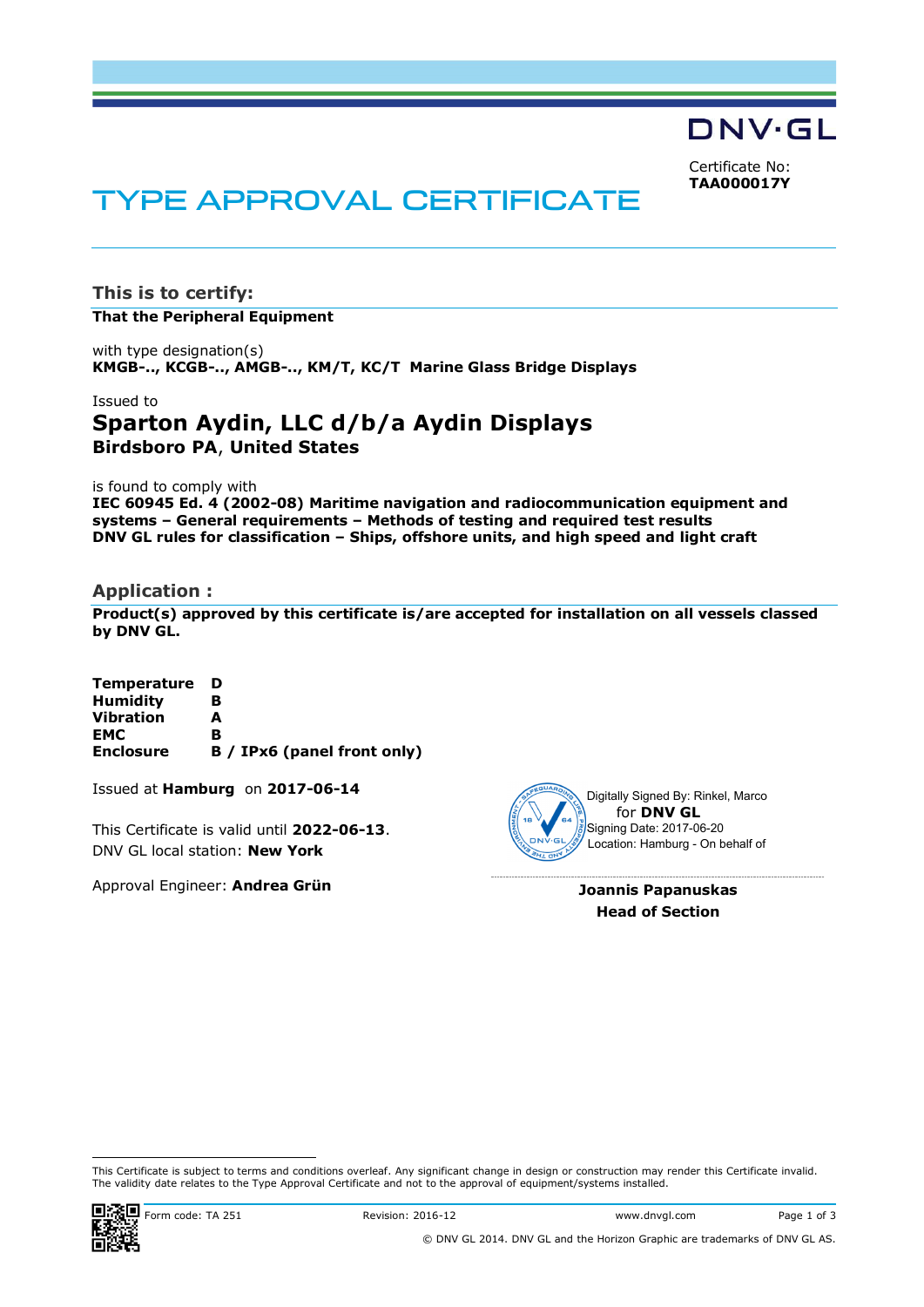Job Id: **262.1-011268-4** Certificate No: **TAA000017Y**

#### **Product description**

KEP Marine Glass Bridge Displays for panel mounting:

Sunlight Readable Glass Bridge Display

- · KMGB-15/T, KMGB-17/T, KMGB-19/T, KMGB-21/T, KMGB-22/T, KMGB-24/T, KMGB-26/T
- · AMGB-15/T, AMGB-17/T, AMGB-19/T, AMGB-21 and AMGB-21.5T, AMGB-22, AMGB-24/T
- · KM-15/T, KM-17/T, KM-19/T, KM-21/T, KM-22/T, KM-24/T
- · KC-15/T, KC-17/T, KC-19/T, KC-21/T, KC-22/T, KC-24/T, KC-26
- SIMRAD OEM

· MO-15L, MO-17L, MO-19L, MO-21L, MO-22L, MO-24L

- Nauticomp OEM
	- · CGB44-1510, CGB44-1910, CGB44-2210, CGB44-2410, CGB44-2610
	- · 43-1510, 43-1910, 43-2210, 43-2410, 43-2610

Pilot House Glass Bridge Display

· KCGB-15/T, KCGB-17/T, KCGB-19/T, KCGB-21/T, KCGB-22/T, KCGB-24/T, KCGB-26/T

Input power: 12 / 24 Vdc universal input

#### **Application/Limitation**

The Type Approval covers hardware listed under Product description. When the hardware is used in applications to be classed by DNV GL, documentation for the actual application is to be submitted for approval by the manufacturer of the application system in each case. Reference is made to DNV GL Rules for Ships Pt.4 Ch.9 Control and Monitoring Systems.

The power supply has been tested down to 10.8 Vdc and up to 31.2 Vdc, which, according to DNV GL Rules, allows connection to distribution boards with nominal voltage between 14.4 Vdc and 24 Vdc.

Standard compass safe distance: 15 cm (all models) Steering compass safe distance: 10 cm (all models)

#### **Type Approval documentation**

| Product data sheets                                                                      |                     |                  |  |  |  |
|------------------------------------------------------------------------------------------|---------------------|------------------|--|--|--|
| KEPM GB-15<br>$\bullet$                                                                  | dated 2009-06-21    |                  |  |  |  |
| KEPM GB-17<br>$\bullet$                                                                  | dated 2009-10-20    |                  |  |  |  |
| KEPM GB-19<br>$\bullet$                                                                  | dated 2009-10-20    |                  |  |  |  |
| KCGB-15 LED<br>$\bullet$                                                                 | dated 09/2016 Rev 1 |                  |  |  |  |
| KMGB-21<br>$\bullet$                                                                     | dated 2/17 Rev 2    |                  |  |  |  |
| KM-21/T<br>$\bullet$                                                                     |                     |                  |  |  |  |
| KMGB-22/T<br>$\bullet$                                                                   |                     |                  |  |  |  |
| KCGB-24 LED<br>$\bullet$                                                                 | dated 2/17 Rev 2    |                  |  |  |  |
| KC-24/T<br>$\bullet$                                                                     | dated 9/16 Rev 1    |                  |  |  |  |
| KM-24/T<br>$\bullet$                                                                     |                     |                  |  |  |  |
| KMGB-24<br>$\bullet$                                                                     | dated $2/17$ Rev 2  |                  |  |  |  |
| KCGB-26<br>$\bullet$                                                                     |                     |                  |  |  |  |
|                                                                                          | dated 2/17 Rev 2    |                  |  |  |  |
| Drawings:                                                                                |                     |                  |  |  |  |
| GN21801 dated 14-10-2014                                                                 |                     |                  |  |  |  |
| KN21801 dated 15-10-2014                                                                 |                     |                  |  |  |  |
|                                                                                          |                     |                  |  |  |  |
| GN22801 dated 03-02-2015                                                                 |                     |                  |  |  |  |
| GN24801 dated 04-05-2015                                                                 |                     |                  |  |  |  |
| GB26801 dated 24-10-2013                                                                 |                     |                  |  |  |  |
| Installation & operating instructions for KEPM-GB (990168), Revision A, dated 2011-09-27 |                     |                  |  |  |  |
| Test reports:                                                                            |                     |                  |  |  |  |
| 41506-09-15inenv60945.KEP Revision 0                                                     |                     | dated 2010-03-10 |  |  |  |
| 41506-09-17inenv60945.KEP Revision 0                                                     |                     | dated 2010-01-14 |  |  |  |
| 41505-09-19inenv60945.KEP Revision 0                                                     |                     | dated 2010-01-14 |  |  |  |
|                                                                                          |                     |                  |  |  |  |